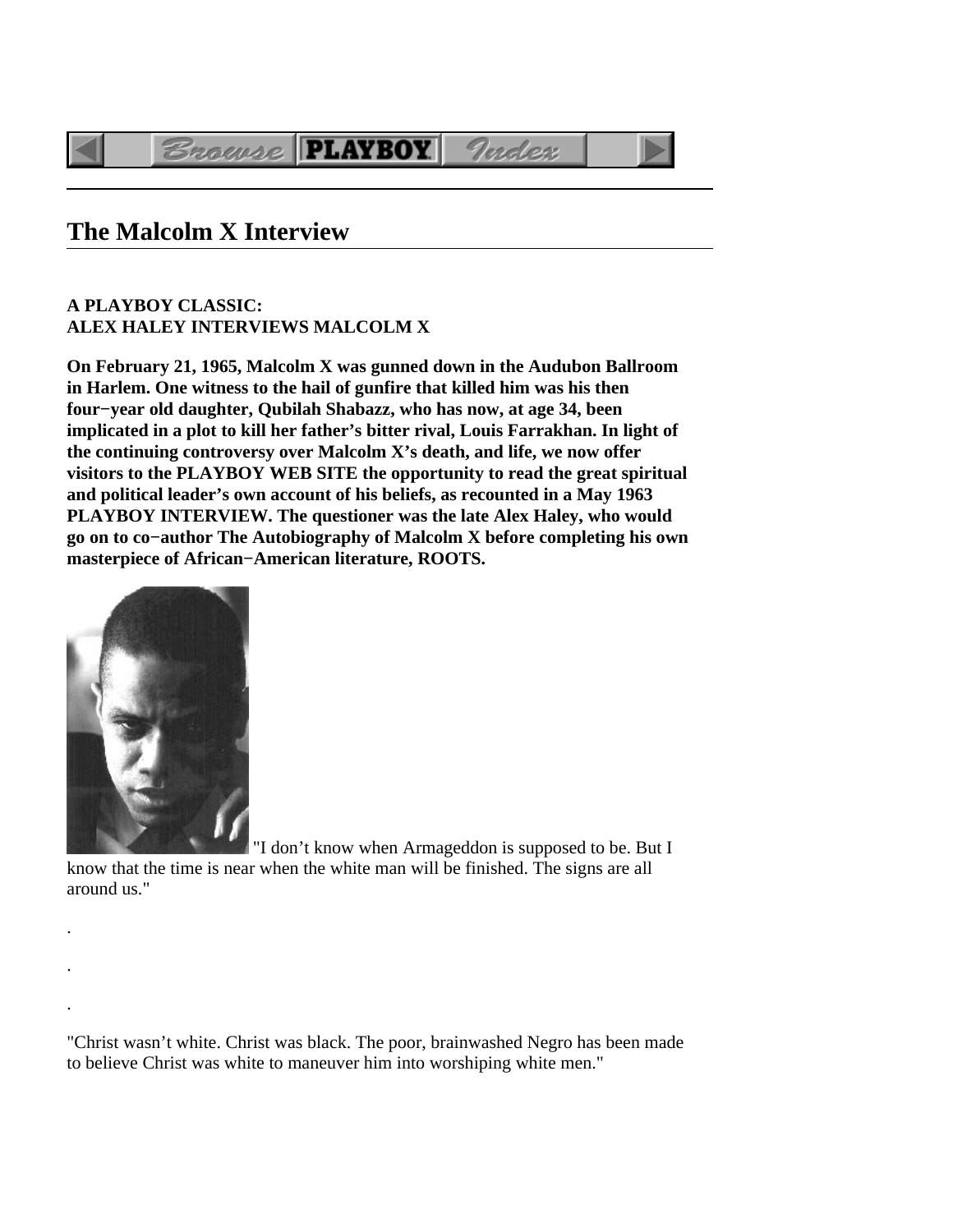

"Verwoerd is an honest white

man. So are the Barnetts, Eastlands and Rockwells. They want to keep white people white; we want to keep black people black."

Within the past five years, the militant American Negro has become an increasingly active combatant in the struggle for civil rights. Espousing the goals of unqualified equality and integration, many of these outspoken insurgents have participated in freedom rides and protest marches against their segregationist foes. Today, they face opposition from not one, but two inimical exponents of racism and segregation: the white supremacists and the Black Muslims. A relatively unknown and insignificant radical religious Negro cult until a few years ago, the Muslims have grown into a dedicated, disciplined nationwide movement which runs its own school, publishes its own newspaper, owns stores and restaurants in four major cities, buys broadcast time on 50 radio stations throughout the country, stages mass rallies attended by partisan crowds of 10,000 and more, and maintains its own police force of judo−trained athletes called the Fruit of Islam.

Predicated on the proposition that the black man is morally, spiritually and intellectually superior to the white man, who is called a "devil," Muslim doctrine dooms him to extermination in an imminent Armageddon−−along with Christianity itself, which is denounced as an opiate designed to lull Negroes−−with the promise of heaven−−into passive acceptance of inferior social status. Amalgamating elements of Christianity and Mohammedanism (both of which officially and unequivocally disown it) and spiked with a black−supremacy version of Hitler's Aryan racial theories, Muslimism was founded in 1931 by Elijah Poole, a Georgia−born ex−factory worker who today commands unquestioning obedience from thousands of followers as the Honorable Elijah Muhammad, Messenger of Allah. At the right hand of God's Messenger stands 36−year−old Malcolm Little, a lanky onetime dining−car steward, bootlegger, pimp and dope pusher who left prison in 1952 to heed Muhammad's message, abandoned his "slave name," Little, for the symbolic "X" (meaning identity unknown), and took an oath to abstain thereafter from smoking, drinking, gambling, cursing, dancing and sexual promiscuity−−as required of every Muslim. The ambitious young man rose swiftly to become the Messenger's most ardent and erudite disciple, and today wields all but absolute authority over the movement and its membership as Muhammad's business manager, trouble shooter,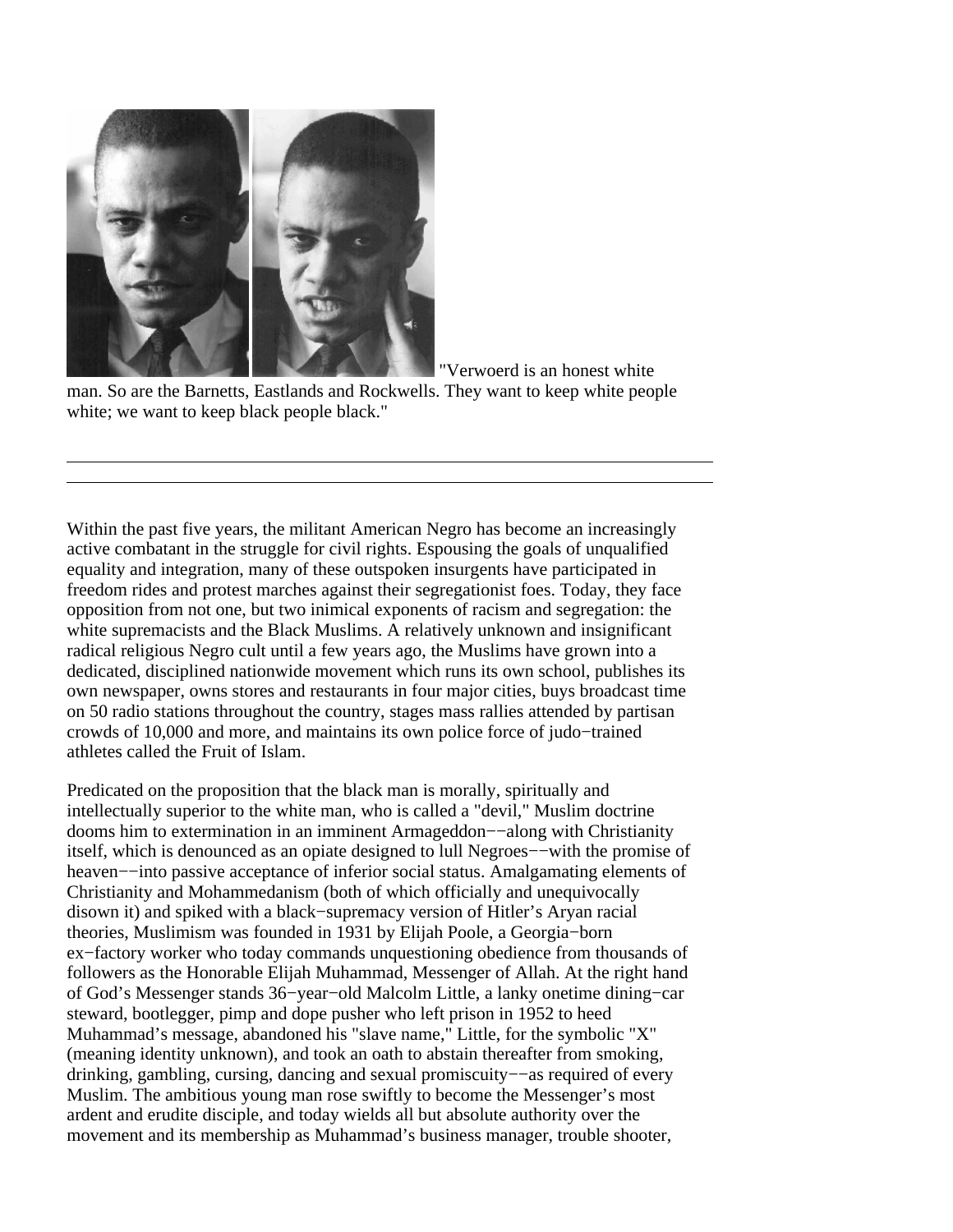prime minister and heir apparent.

In the belief that knowledge and awareness are necessary and effective antitoxins against the venom of hate, PLAYBOY asked Malcolm X to submit to a cross−examination on the means and ends of his organization. The ensuing interview was conducted at a secluded table in a Harlem restaurant owned by the Muslims. Interrupting his replies occasionally with a sip of black African coffee and whispered asides to deferential aides, the dark−suited minister of Harlem's Muslim Temple Number Seven spoke with candor and−−except for moments of impassioned execration of all whites−−the impersonal tone of a self−assured corporation executive.

Many will be shocked by what he has to say; others will be outraged. Our own view is that this interview is both an eloquent statement and a damning self−indictment of one noxious facet of rampant racism. As such, we believe it merits publication−−and reading.

**PLAYBOY:** What is the ambition of the Black Muslims?

**MALCOLM X:** Freedom, justice and equality are our principal ambitions. And to faithfully serve and follow the Honorable Elijah Muhammad is the guiding goal of every Muslim. Mr. Muhammad teaches us the knowledge of our own selves, and of our own people. He cleans us up−−morally, mentally and spiritually−−and he reforms us of the vices that have blinded us here in the Western society. He stops black men from getting drunk, stops their dope addiction if they had it, stops nicotine, gambling, stealing, lying, cheating, fornication, adultery, prostitution, juvenile delinquency. I think of this whenever somebody talks about someone investigating us. Why investigate the Honorable Elijah Muhammad? They should subsidize him. He's cleaning up the mess that white men have made. He's saving the Government millions of dollars, taking black men off of welfare, showing them how to do something for themselves. And Mr. Muhammad teaches us love for our own kind. The white man has taught the black people in this country to hate themselves as inferior, to hate each other, to be divided against each other. Messenger Muhammad restores our love for our own kind, which enables us to work together in unity and harmony. He shows us how to pool our financial resources and our talents, then to work together toward a common objective. Among other things, we have small businesses in most major cities in this country, and we want to create many more. We are taught by Mr. Muhammad that it is very important to improve the black man's economy, and his thrift. But to do this, we must have land of our own. The brainwashed black man can never learn to stand on his own two feet until he is on his own. We must learn to become our own producers, manufacturers and traders; we must have industry of our own, to employ our own. The white man resists this because he wants to keep the black man under his thumb and jurisdiction in white society. He wants to keep the black man always dependent and begging−−for jobs, food, clothes, shelter, education. The white man doesn't want to lose somebody to be supreme over. He wants to keep the black man where he can be watched and retarded. Mr. Muhammad teaches that as soon as we separate from the white man, we will learn that we can do without the white man just as he can do without us. The white man knows that once black men get off to themselves and learn they can do for themselves, the black man's full potential will explode and he will surpass the white man.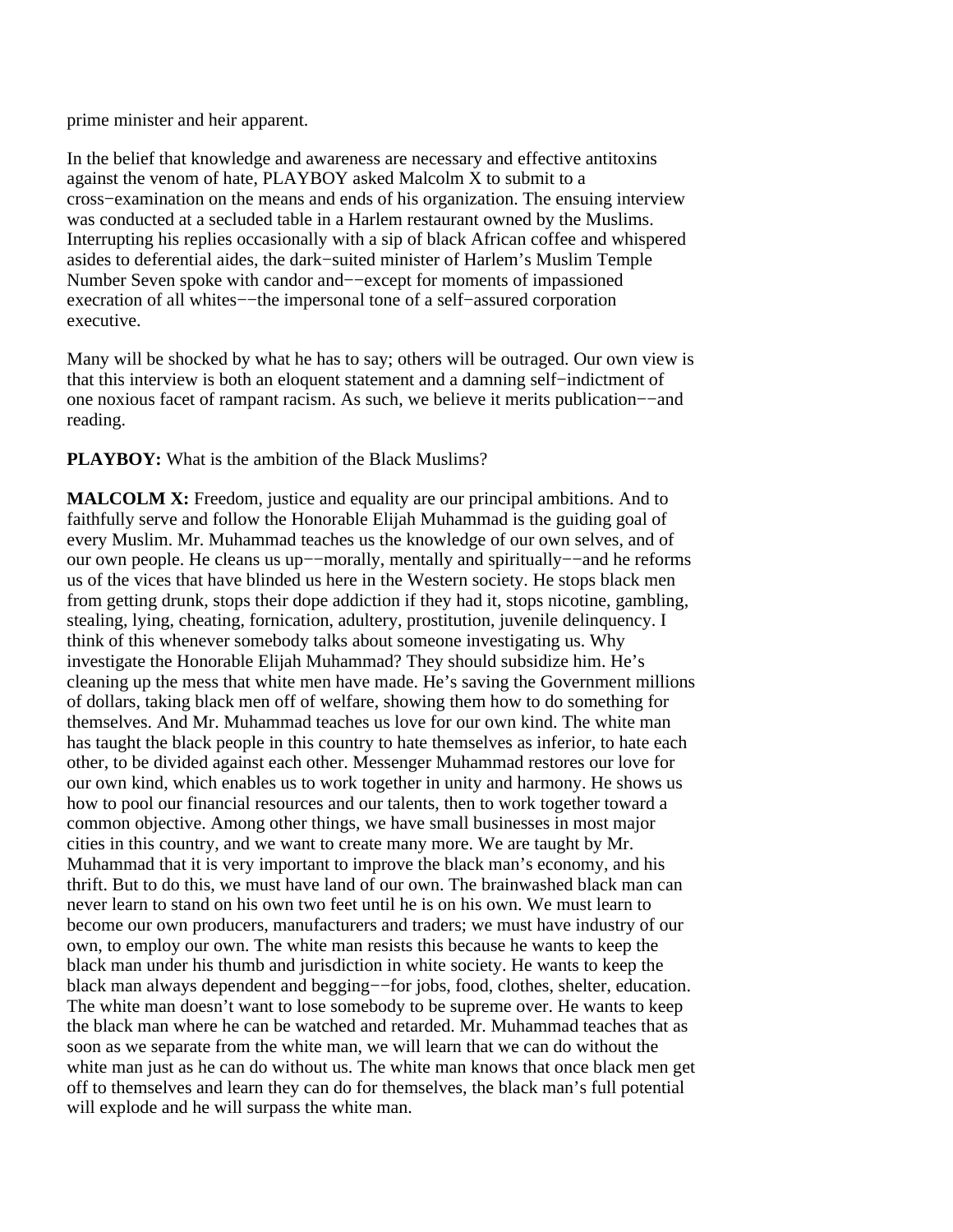**PLAYBOY:** Do you feel that the Black Muslims' goal of obtaining "several states" is a practical vision?

**MALCOLM X:** Well, you might consider some things practical that are really impractical. Wasn't it impractical that the Supreme Court could issue a desegregation order nine years ago and there's still only eight percent compliance? Is it practical that a hundred years after the Civil War there's not freedom for black men yet? On the record for integration you've got the President, the Congress, the Supreme Court−−but show me your integration, where is it? That's practical? Mr. Muhammad teaches us to be for what's really practical−−that's separation. It's more natural than integration.

**PLAYBOY:** In a recent interview, Negro author−lecturer Louis Lomax said, "Eighty percent, if not more, of America's 20,000,000 Negroes vibrate sympathetically with the Muslims' indictment of the white power structure. But this does not mean we agree with them in their doctrines of estrangement or with their proposed resolutions of the race problem." Does this view represent a consensus of opinion among Negroes? And if so, is it possible that your separationist and anti−Christian doctrines have the effect of alienating many of your own race?

**MALCOLM X:** Sir, you make a mistake listening to people who tell you how much our stand alienates black men in this country. I'd guess actually we have the sympathy of 90 percent of the black people. There are 20,000,000 dormant Muslims in America. A Muslim to us is somebody who is for the black man; I don't care if he goes to the Baptist Church seven days a week. The Honorable Elijah Muhammad says that a black man is born a Muslim by nature. There are millions of Muslims not aware of it now. All of them will be Muslims when they wake up; that's what's meant by the Resurrection.

Sir, I'm going to tell you a secret: the black man is a whole lot smarter than white people think he is. The black man has survived in this country by fooling the white man. He's been dancing and grinning and white men never guessed what he was thinking. Now you'll hear the bourgeois Negroes pretending to be alienated, but they're just making the white man think they don't go for what Mr. Muhammad is saying. This Negro that will tell you he's so against us, he's just protecting the crumbs he gets from the white man's table. This kind of Negro is so busy trying to be like the white man that he doesn't know what the real masses of his own people are thinking. A fine car and house and clothes and liquor have made a lot think themselves different from their poor black brothers. But Mr. Muhammad says that Allah is going to wake up all black men to see the white man as he really is, and see what Christianity has done to them. The black masses that are waking up don't believe in Christianity anymore. All it's done for black men is help to keep them slaves. Mr. Muhammad is teaching that Christianity, as white people see it, means that whites can have their heaven here on earth, but the black man is supposed to catch his hell here. The black man is supposed to keep believing that when he dies, he'll float up to some city with golden streets and milk and honey on a cloud somewhere. Every black man in North America has heard black Christian preachers shouting about "tomorrow in good old Beulah's Land." But the thinking black masses today are interested in Muhammad's Land. The Promised Land that the Honorable Elijah Muhammad talks about is right here on this earth. Intelligent black men today are interested in a religious doctrine that offers a solution to their problems right now, right here on this earth, while they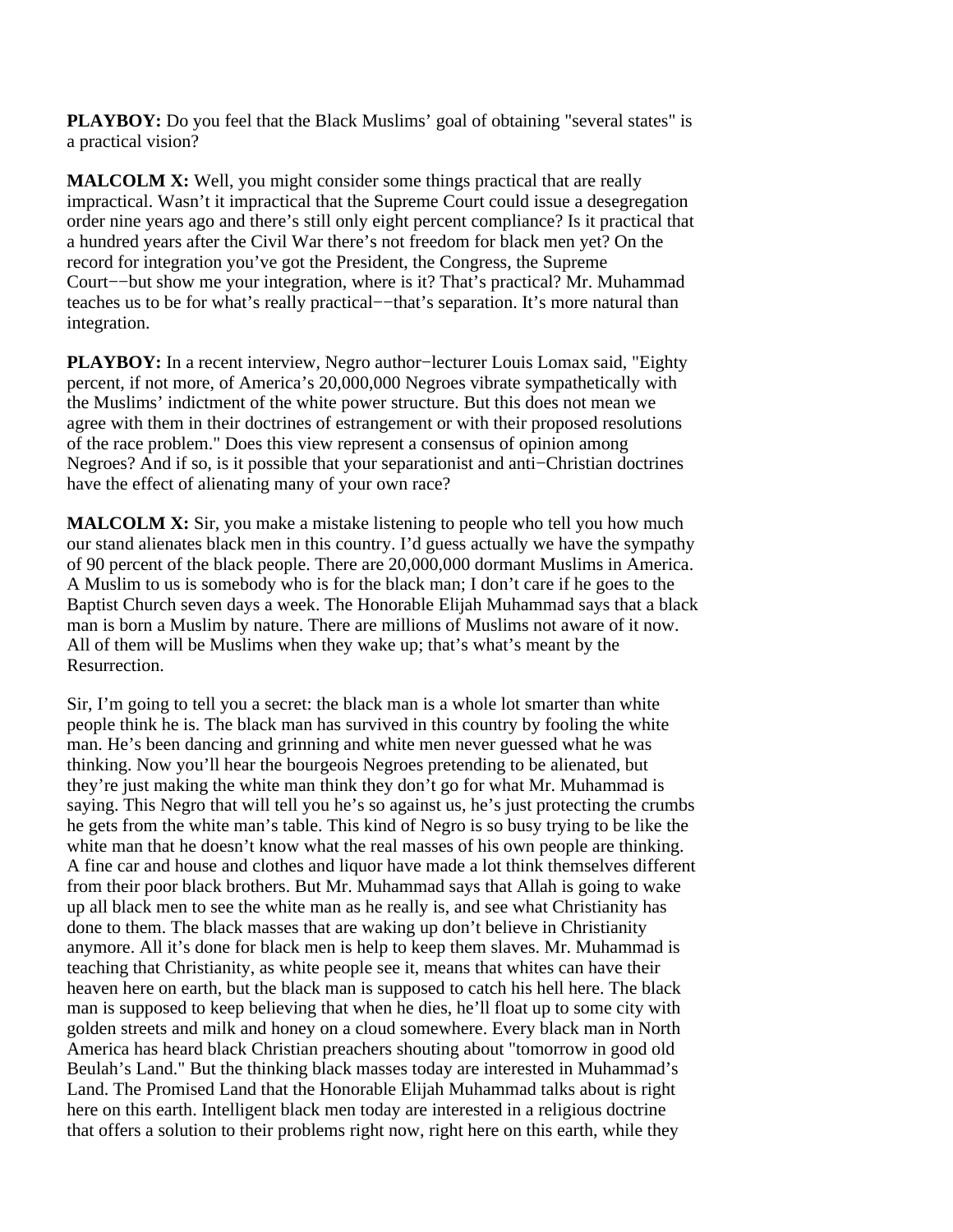are alive.

You must understand that the Honorable Elijah Muhammad represents the fulfillment of Biblical prophecy to us. In the Old Testament, Moses lived to see his enemy, Pharaoh, drowned in the Red Sea−−which in essence means that Mr. Muhammad will see the completion of his work in his lifetime, that he will live to see victory gained over his enemy.

**PLAYBOY:** Are you referring to the Muslim judgment day which your organization's newspaper, MUHAMMAD SPEAKS, calls "Armageddon" and prophesies as imminent?

**MALCOLM X:** Armageddon deals with the final battle between God and the Devil. The Third World War is referred to as Armageddon by many white statesmen. There won't be any more war after then because there won't be any more warmongers. I don't know when Armageddon, whatever form it takes, is supposed to be. But I know the time is near when the white man will be finished. The signs are all around us. Ten years ago you couldn't have paid a Southern Negro to defy local customs. The British Lion's tail has been snatched off in black Africa. The Indonesians have booted out such would−be imperialists as the Dutch. The French, who felt for a century that Algeria was theirs, have had to run for their lives back to France. Sir, the point I make is that all over the world, the old day of standing in fear and trembling before the almighty white man is gone!

**PLAYBOY:** If Muslims ultimately gain control as you predict, what do you plan to do with white people?

**MALCOLM X:** It's not a case of what would we do, it's a case of what would God do with whites. What does a judge do with the guilty? Either the guilty one repents and atones, or God executes judgment.

**PLAYBOY:** You refer to whites as "the guilty" and "the enemy"; you predict divine retribution against them; and you preach absolute separation from the white community. Do not these views substantiate the fact that your movement is predicated on race hatred?

**MALCOLM X:** Sir, it's from Mr. Muhammad that the black masses are learning for the first time in 400 years the real truth of how the white man brainwashed the black man, kept him ignorant of his true history, robbed him of his self−confidence. The black masses for the first time are understanding that it's not a case of being anti−white or anti−Christian, but it's a case of seeing the true nature of the white man. We're anti−evil, anti−oppression, anti−lynching. You can't be anti−those things unless you're also anti−the oppressor and the lyncher. You can't be anti−slavery and pro−slavemaster; you can't be anti−crime and pro−criminal. In fact, Mr. Muhammad teaches that if the present generation of whites would study their own race in the light of their true history, they would be anti−white themselves.

## **PLAYBOY:** Are you?

**MALCOLM X:** As soon as the white man hears a black man say that he's through loving white people, then the white man accuses the black man of hating him. The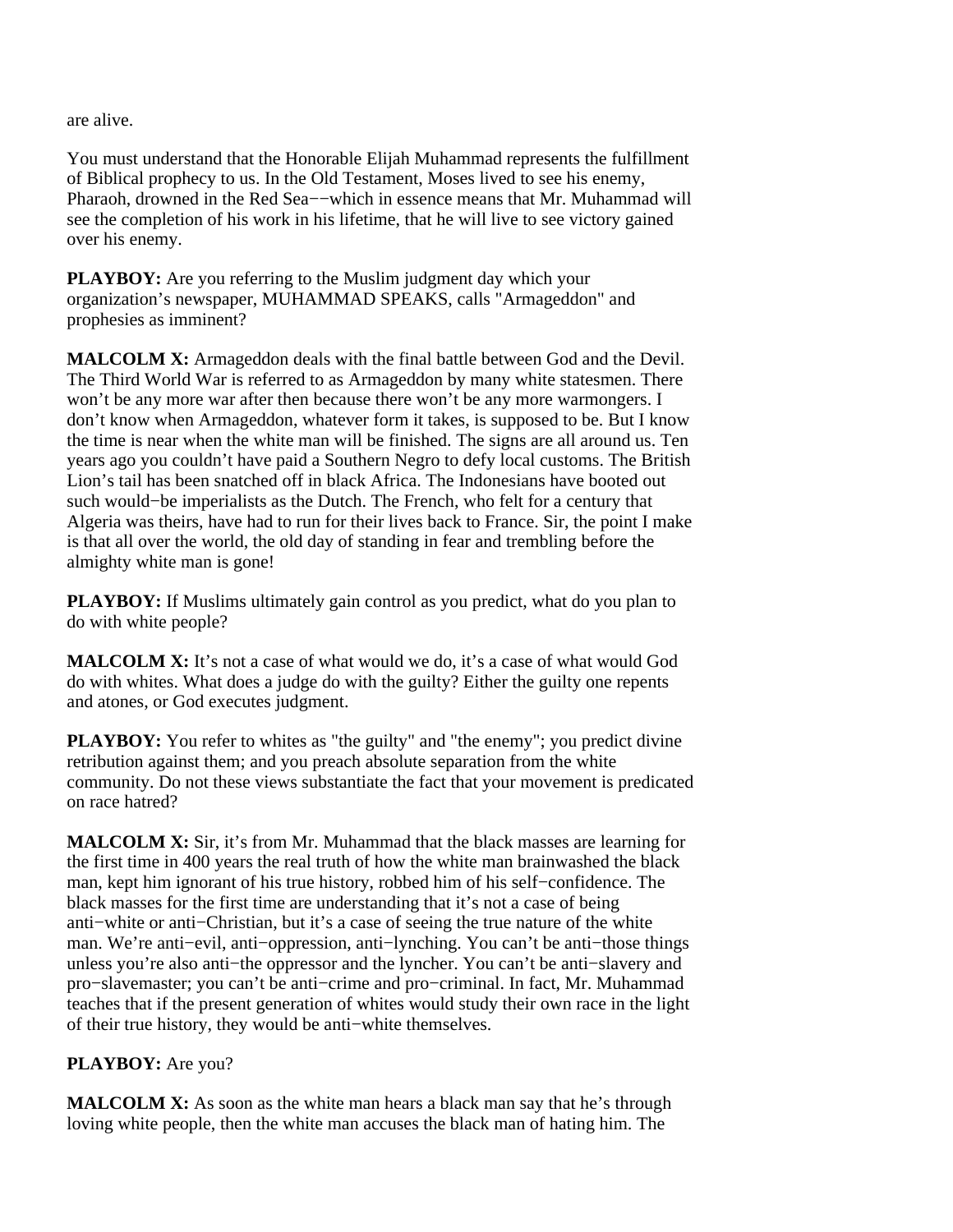Honorable Elijah Muhammad doesn't teach hate. The white man isn't important enough for the Honorable Elijah Muhammad and his followers to spend any time hating him. The white man has brainwashed himself into believing that all the black people in the world want to be cuddled up next to him. When he meets what we're talking about, he can't believe it, it takes all the wind out of him. When we tell him we don't want to be around him, we don't want to be like he is, he's staggered. It makes him re−evaluate his 300−year myth about the black man. What I want to know is how the white man, with the blood of black people dripping off his fingers, can have the audacity to be asking black people do they hate him. That takes a lot of nerve.

**PLAYBOY:** How do you reconcile your disavowal of hatred with the announcement you made last year that Allah had brought you "the good news" that 120 white Atlantans had just been killed in an air crash en route to America from Paris?

**MALCOLM X:** Sir, as I see the law of justice, it says as you sow, so shall you reap. The white man has reveled as the rope snapped black men's necks. He has reveled around the lynching fire. It's only right for the black man's true God, Allah, to defend us−−and for us to be joyous because our God manifests his ability to inflict pain on our enemy. We Muslims believe that the white race, which is guilty of having oppressed and exploited and enslaved our people here in America, should and will be the victims of God's divine wrath. All civilized societies in their courts of justice set a sentence of execution against those deemed to be enemies of society, such as murderers and kidnappers. The presence of 20,000,000 black people here in America is proof that Uncle Sam is guilty of kidnapping−−because we didn't come here voluntarily on the Mayflower. And 400 years of lynchings condemn Uncle Sam as a murderer.

**PLAYBOY:** To return to your statement about the plane crash, when Dr. Ralph Bunche heard about it, he called you "mentally depraved." What is your reaction?

**MALCOLM X:** Iknow all about what Dr. Bunche said. He's always got his international mouth open. He apologized in the UN when black people protested there. You'll notice that whenever the white man lets a black man get prominent, he has a job for him. Dr. Bunche serves the white man well−−he represents, speaks for and defends the white man. He does none of this for the black man. Dr. Bunche has functioned as a white man's tool, designed to influence international opinion on the Negro. The white man has Negro local tools, national tools, and Dr. Bunche is an international tool.

**PLAYBOY:** Dr. Bunche was only one of many prominent Negroes who deplored your statement in similar terms. What reply have you to make to these spokesmen for your own people?

**MALCOLM X:** Go ask their opinions and you'll be able to fill your notebook with what white people want to hear Negroes say. Let's take these so−called spokesmen for the black men by types. Start with the politicians. They never attack Mr. Muhammad personally. They realize he has the sympathy of the black masses. They know they would alienate the masses whose votes they need. But the black civic leaders, they do attack Mr. Muhammad. The reason is usually that they are appointed to their positions by the white man. The white man pays them to attack us. The ones who attack Mr. Muhammad the most are the ones who earn the most. Then take the black religious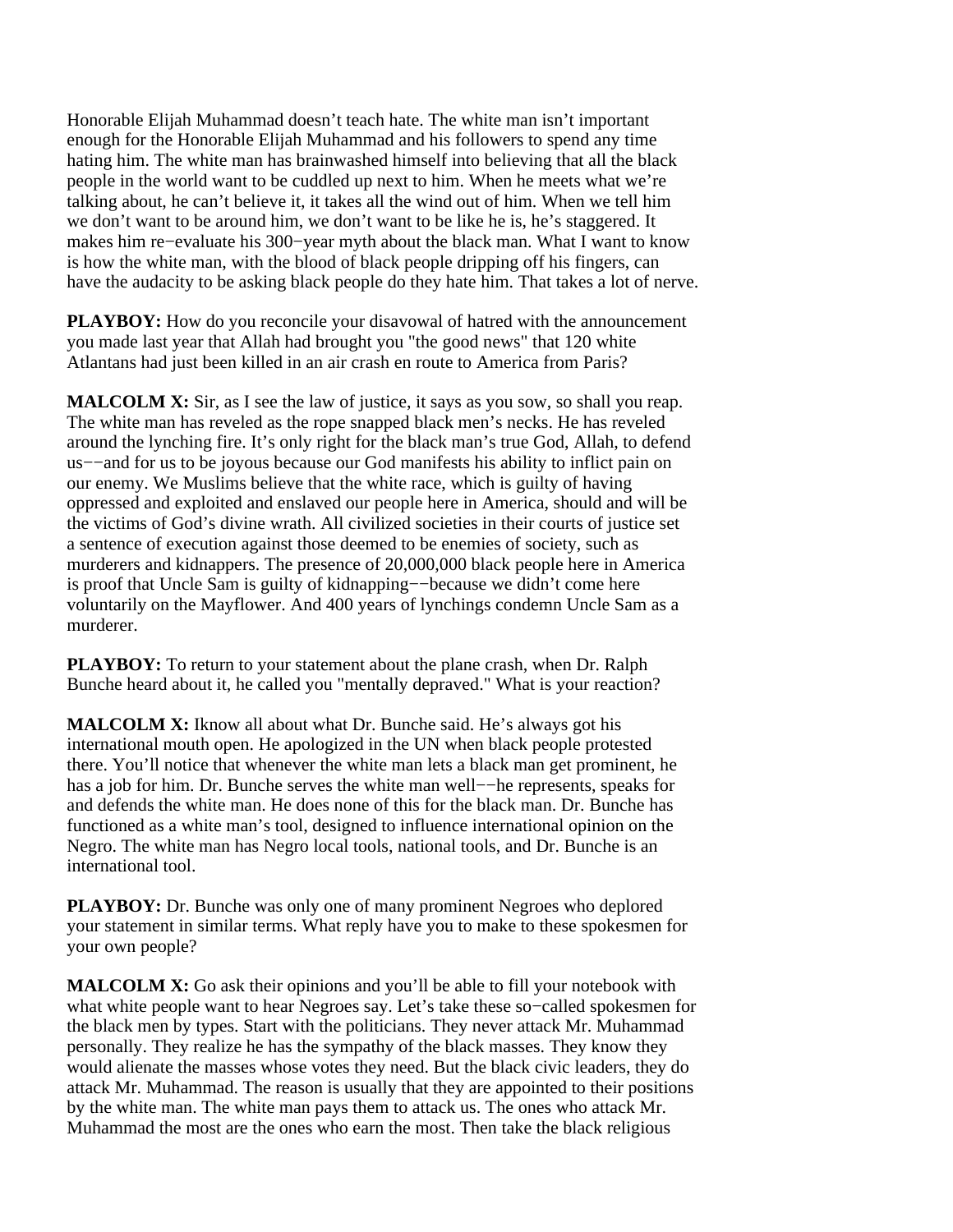leaders, they also attack Mr. Muhammad. These preachers do it out of self−defense, because they know he's waking up Negroes. No one believes what the Negro preacher preaches except those who are mentally asleep, or in the darkness of ignorance about the true situation of the black man here today in this wilderness of North America. If you will take note, sir, many so−called Negro leaders who once attacked the Honorable Elijah Muhammad don't do so anymore. And he never speaks against them in the personal sense except as a reaction if they speak against him. Islam is a religion that teaches us never to attack, never to be the aggressor−−but you can waste somebody if he attacks you. These Negro leaders have become aware that whenever the Honorable Elijah Muhammad is caused by their attack to level his guns against them, they always come out on the losing end. Many have experienced this.

**PLAYBOY:** Do you admire and respect any other American Negro leaders−−Martin Luther King, for example?

**MALCOLM X:** I am a Muslim, sir. Muslims can see only one leader who has the qualifications necessary to unite all elements of black people in America. This is the Honorable Elijah Muhammad.

**PLAYBOY:** Many white religious leaders have also gone on record against the Black Muslims. Writing in the official NAACP magazine, a Catholic priest described you as "a fascist−minded hate group," and B'nai B'rith has accused you of being not only anti−Christian but anti−Semitic. Do you consider this true?

**MALCOLM X:** Insofar as the Christian world is concerned, dictatorships have existed only in areas or countries where you have Roman Catholicism. Catholicism conditions your mind for dictators. Can you think of a single Protestant country that has ever produced a dictator?

**PLAYBOY:** Germany was predominantly Protestant when Hitler  $---$ 

**MALCOLM X:** Another thing to think of-−in the 20th Century, the Christian Church has given us two heresies: fascism and communism. Where did fascism start? Where's the second−largest Communist party outside of Russia? The answer to both is Italy. Where is the Vatican? But let's not forget the Jew. Anybody that gives even a just criticism of the Jew is instantly labeled anti−Semite. The Jew cries louder than anybody else if anybody criticizes him. You can tell the truth about any minority in America, but make a true observation about the Jew, and if it doesn't pat him on the back, then he uses his grip on the news media to label you anti−Semite. Let me say just a word about the Jew and the black man. The Jew is always anxious to advise the black man. But they never advise him how to solve his problem the way the Jews solved their problem. The Jew never went sitting−in and crawling−in and sliding−in and freedom−riding, like he teaches and helps Negroes to do. The Jews stood up, and stood together, and they used their ultimate power, the economic weapon. That's exactly what the Honorable Elijah Muhammad is trying to teach black men to do. The Jews pooled their money and bought the hotels that barred them. They bought Atlantic City and Miami Beach and anything else they wanted. Who owns Hollywood? Who runs the garment industry, the largest industry in New York City? But the Jew that's advising the Negro joins the NAACP, CORE, the Urban League, and others. With money donations, the Jew gains control, then he sends the black man doing all this wading−in, boring−in, even burying−in−−everything but buying−in.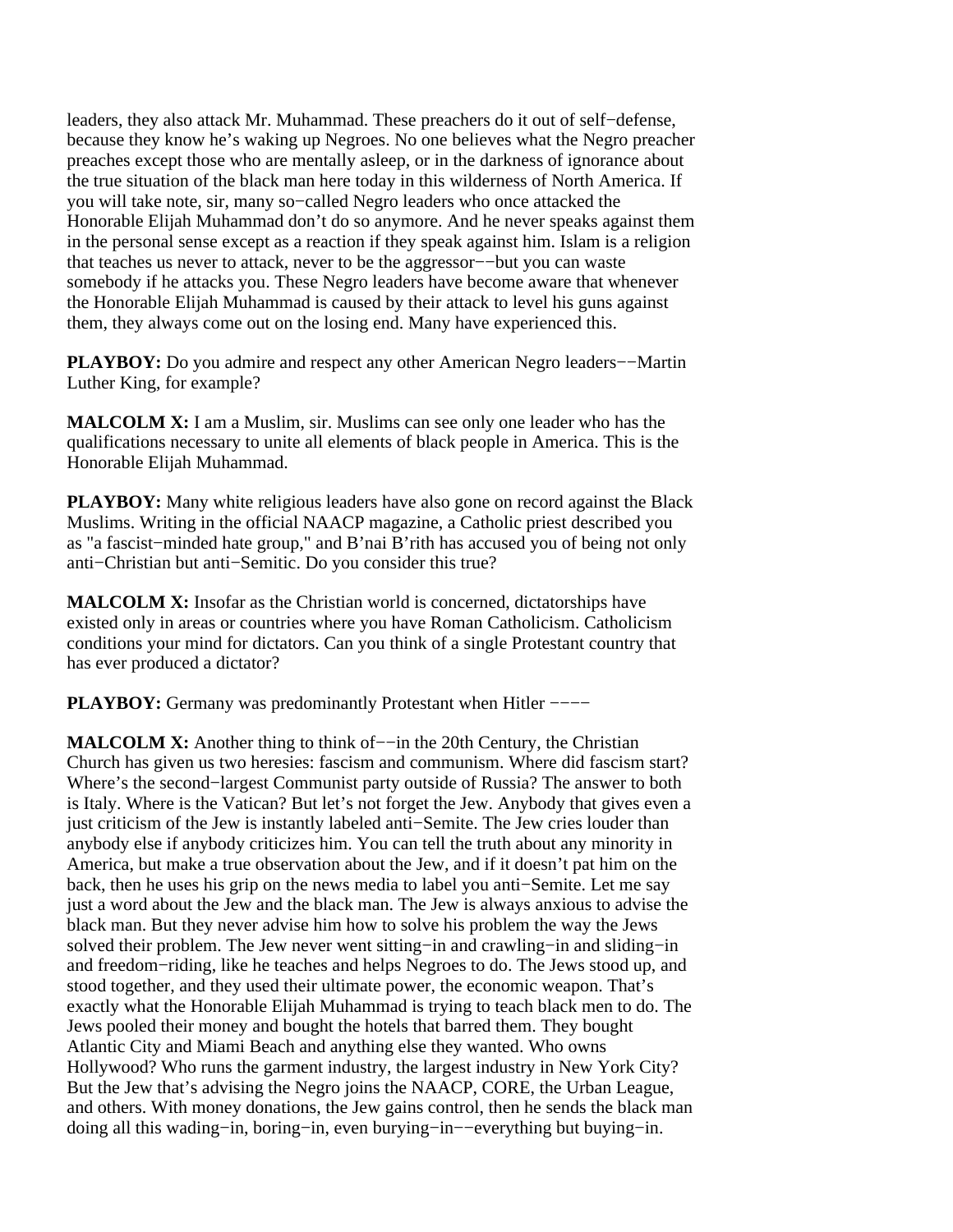Never shows him how to set up factories and hotels. Never advises him how to own what he wants. No, when there's something worth owning, the Jew's got it. Walk up and down in any Negro ghetto in America. Ninety percent of the worthwhile businesses you see are Jew−owned. Every night they take the money out. This helps the black man's community stay a ghetto.

**PLAYBOY:** Isn't it true that many Gentiles have also labored with dedication to advance integration and economic improvement for the Negro, as volunteer workers for the NAACP, CORE and many other interracial agencies?

**MALCOLM X:** A man who tosses worms in the river isn't necessarily a friend of the fish. All the fish who take him for a friend, who think the worm's got no hook in it, usually end up in the frying pan. All these things dangled before us by the white liberal posing as a friend and benefactor have turned out to be nothing but bait to make us think we're making progress. The Supreme Court decision has never been enforced. Desegregation has never taken place. The promises have never been fulfilled. We have received only tokens, substitutes, trickery and deceit.

**PLAYBOY:** What motives do you impute to PLAYBOY for providing you with this opportunity for the free discussion of your views?

**MALCOLM X:** I think you want to sell magazines. I've never seen a sincere white man, not when it comes to helping black people. Usually things like this are done by white people to benefit themselves. The white man's primary interest is not to elevate the thinking of black people, or to waken black people, or white people either. The white man is interested in the black man only to the extent that the black man is of use to him. The white man's interest is to make money, to exploit.

**PLAYBOY:** Is there any white man on earth whom you would concede to have the Negro's welfare genuinely at heart?

**MALCOLM X:** I say, sir, that you can never make an intelligent judgment without evidence. If any man will study the entire history of the relationship between the white man and the black man, no evidence will be found that justifies any confidence or faith that the black man might have in the white man today.

**PLAYBOY:** Then you consider it impossible for the white man to be anything but an exploiter and a hypocrite in his relations with the Negro?

**MALCOLM X:** Is it wrong to attribute a predisposition to wheat before it comes up out of the ground? Wheat's characteristics and nature make it wheat. It differs from barley because of its nature. Wheat perpetuates its own characteristics just as the white race does. White people are born devils by nature. They don't become so by deeds. If you never put popcorn in a skillet, it would still be popcorn. Put the heat to it, it will pop.

**PLAYBOY:** You say that white men are devils by nature. Was Christ a devil?

**MALCOLM X:** Christ wasn't white. Christ was a black man.

**PLAYBOY:** On what Scripture do you base this assertion?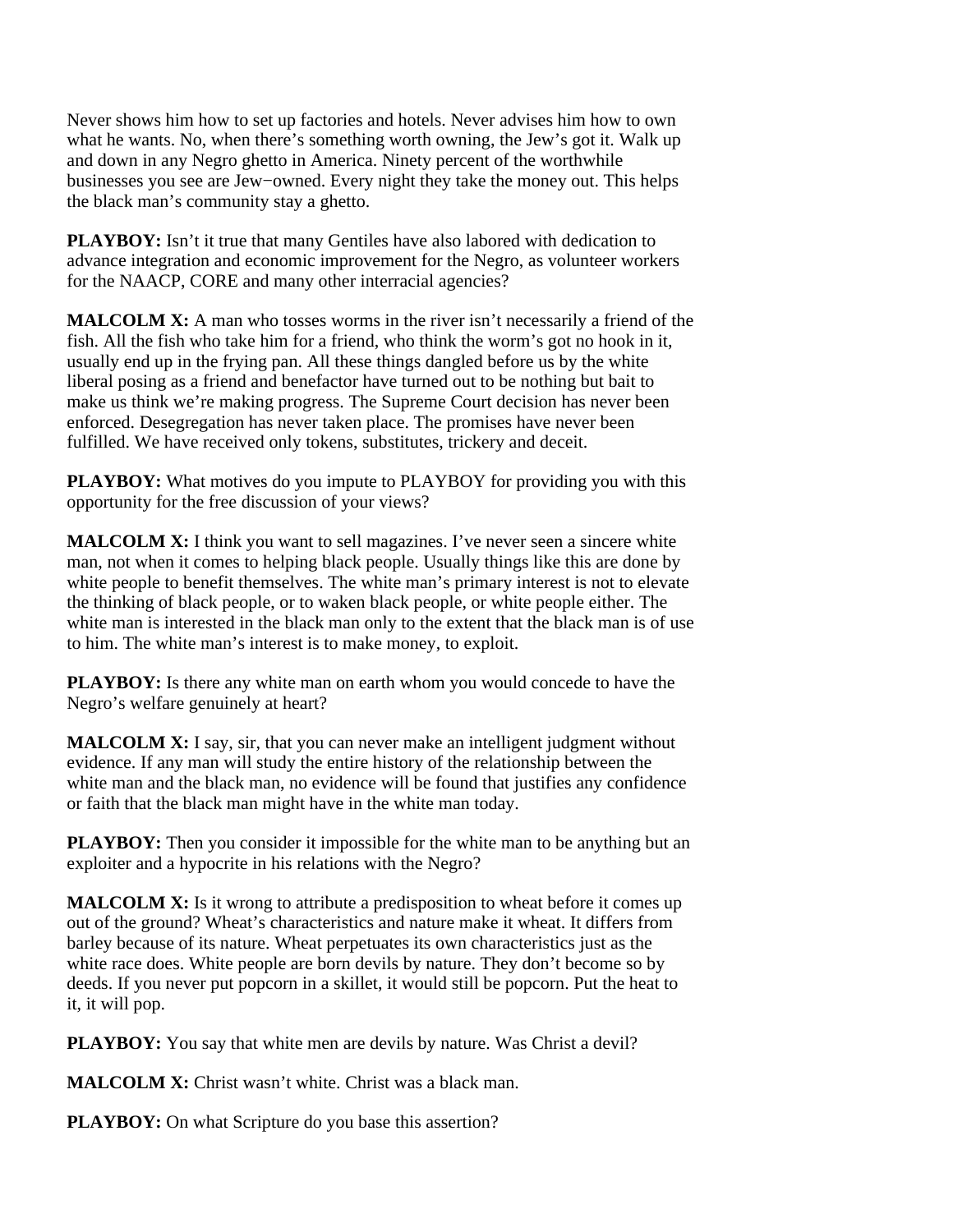**MALCOLM X:** Sir, Billy Graham has made the same statement in public. Why not ask him what Scripture he found it in? When Pope Pius XII died, LIFE magazine carried a picture of him in his privatestudy kneeling before a black Christ. What was the source of their information? All white people who have studied history and geography know that Christ was a black man. Only the poor, brainwashed American Negro has been made to believe that Christ was white, to maneuver him into worshiping the white man. After becoming a Muslim in prison, I read almost everything I could put my hands on in the prison library. I began to think back on everything I had read and especially with the histories, I realized that nearly all of them read by the general public have been made into white histories. I found out that the history−whitening process either had left out great things that black men had done, or some of the great black men had gotten whitened.

#### **PLAYBOY:** Would you list a few of these men?

**MALCOLM X:** Well, Hannibal, the most successful general that ever lived, was a black man. So was Beethoven; Beethoven's father was one of the blackamoors that hired themselves out in Europe as professional soldiers. Haydn, Beethoven's teacher, was of African descent. And Solomon. Great Biblical characters. Columbus, the discoverer of America, was a half−black man. Whole black empires, like the Moorish, have been whitened to hide the fact that a great black empire had conquered a white empire even before America was discovered. The Moorish civilization−−black Africans−−conquered and ruled Spain; they kept the light burning in Southern Europe. The word "Moor" means "black," by the way. Egyptian civilization is a classic example of how the white man stole great African cultures and makes them appear today as white European. The black nation of Egypt is the only country that has a science named after its culture: Egyptology. The ancient Sumerians, a black−skinned people, occupied the Middle Eastern areas and were contemporary with the Egyptian civilization. The Incas, the Aztecs, the Mayans, all dark−skinned Indian people, had a highly developed culture here in America, in what is now Mexico and northern South America. These people had mastered agriculture at the time when European white people were still living in mud huts and eating weeds. But white children, or black children, or grownups here today in America don't get to read this in the average books they are exposed to.

**PLAYBOY:** Can you cite any authoritative historical documents for these observations?

**MALCOLM X:** I can cite a great many, sir. You could start with Herodotus, the Greek historian. He outright described the Egyptians as "black, with woolly hair." And the American archaeologist and Egyptologist James Henry Breasted did the same thing. Read Pliny. Read any of the ancient Roman, Greek and, more recently, European anthropologists and archaeologists.

**PLAYBOY:** You seem to have based your thesis on the premise that all nonwhite races are necessarily black.

**MALCOLM X:** Mr. Muhammad says that the red, the brown and the yellow are indeed all part of the black nation. Which means that black, brown, red, yellow, all are brothers, all are one family. The white one is a stranger. He's the odd fellow.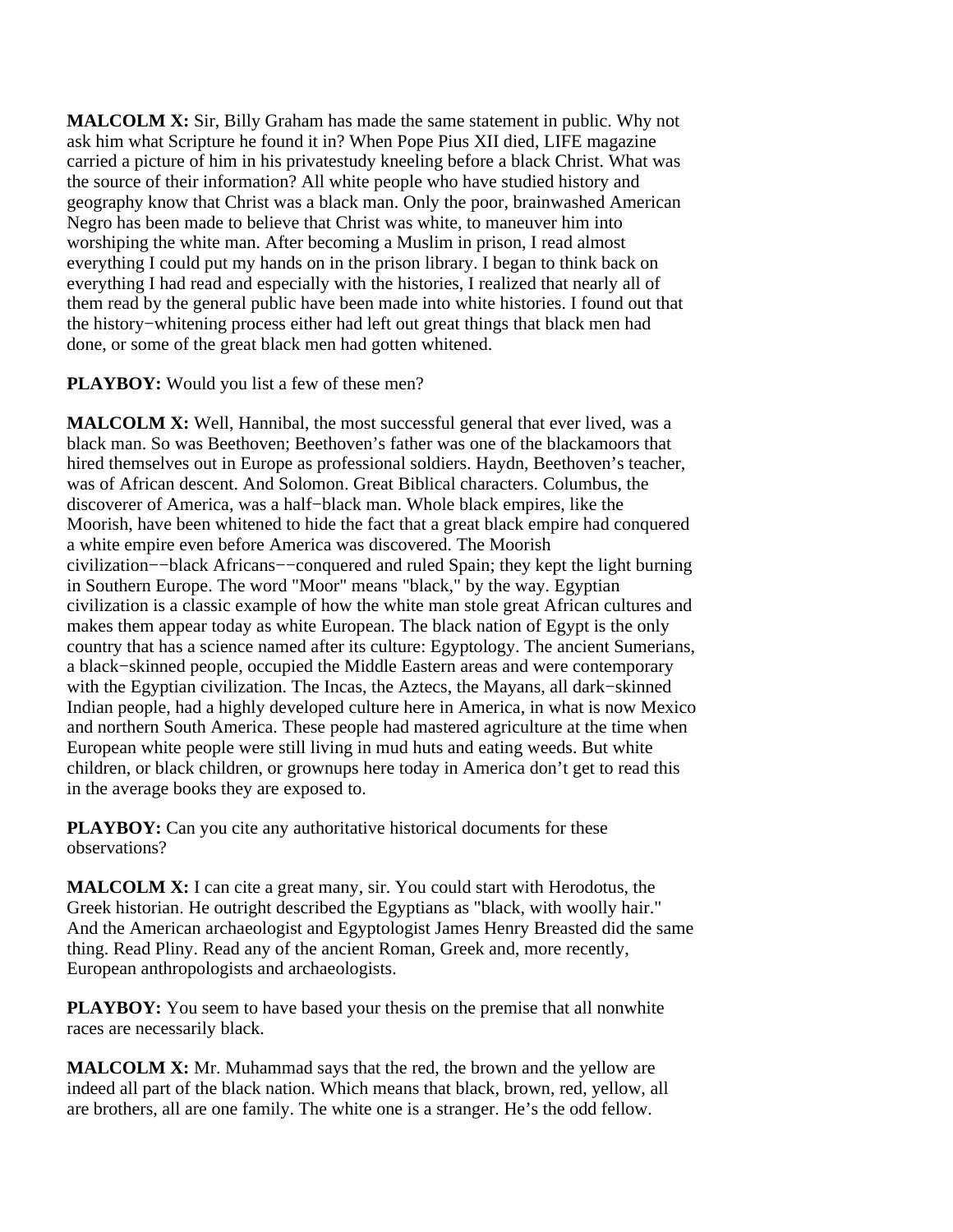**PLAYBOY:** Since your classification of black peoples apparently includes the light−skinned Oriental, Middle Eastern and possibly even Latin races as well as the darker Indian and Negroid strains, just how do you decide how light−skinned it's permissible to be before being condemned as white? And if Caucasian whites are devils by nature, do you classify people by degrees of devilishness according to the lightness of their skin?

**MALCOLM X:** I don't worry about these little technicalities. But I know that white society has always considered that one drop of black blood makes you black. To me, if one drop can do this, it only shows the power of one drop of black blood. And I know another thing−−that Negroes who used to be light enough to pass for white have seen the handwriting on the wall and are beginning to come back and identify with their own kind. And white people who also are seeing the pendulum of time catching up with them are now trying to join with blacks, or even find traces of black blood in their own veins, hoping that it will save them from the catastrophe they see ahead. But no devil can fool God. Muslims have a little poem about them. It goes, "One drop will make you black, and will also in days to come save your soul."

**PLAYBOY:** As one of this vast elite, do you hold the familiar majority attitude toward minority groups−−regarding the white race, in this case, as inferior in quality as well as quantity to what you call the "black nation"?

**MALCOLM X:** Thoughtful white people know they are inferior to black people. Even Eastland knows it. Anyone who has studied the genetic phase of biology knows that white is considered recessive and black is considered dominant. When you want strong coffee, you ask for black coffee. If you want it light, you want it weak, integrated with white milk. Just like these Negroes who weaken themselves and their race by this integrating and intermixing with whites. If you want bread with no nutritional value, you ask for white bread. All the good that was in it has been bleached out of it, and it will constipate you. If you want pure flour, you ask for dark flour, whole−wheat flour. If you want pure sugar, you want dark sugar.

**PLAYBOY:** If all whites are devilish by nature, as you have alleged, and if black and white are essentially opposite, as you have just stated, do you view all black men––with the exception of their non–Muslim leaders––as fundamentally angelic?

**MALCOLM X:** No, there is plenty wrong with Negroes. They have no society. They're robots, automatons. No minds of their own. I hate to say that about us, but it's the truth. They are a black body with a white brain. Like the monster Frankenstein. The top part is your bourgeois Negro. He's your integrator. He's not interested in his poor black brothers. He's usually so deep in debt from trying to copy the white man's social habits that he doesn't have time to worry about nothing else. They buy the most expensive clothes and cars and eat the cheapest food. They act more like the white man than the white man does himself. These are the ones that hide their sympathy for Mr. Muhammad's teachings. It conflicts with the sources from which they get their white−man's crumbs. This class to us are the fence−sitters. They have one eye on the white man and the other eye on the Muslims. They'll jump whichever way they see the wind blowing. Then there's the middle class of the Negro masses, the ones not in the ghetto, who realize that life is a struggle, who are conscious of all the injustices being done and of the constant state of insecurity in which they live. They're ready to take some stand against everything that's against them. Now, when this group hears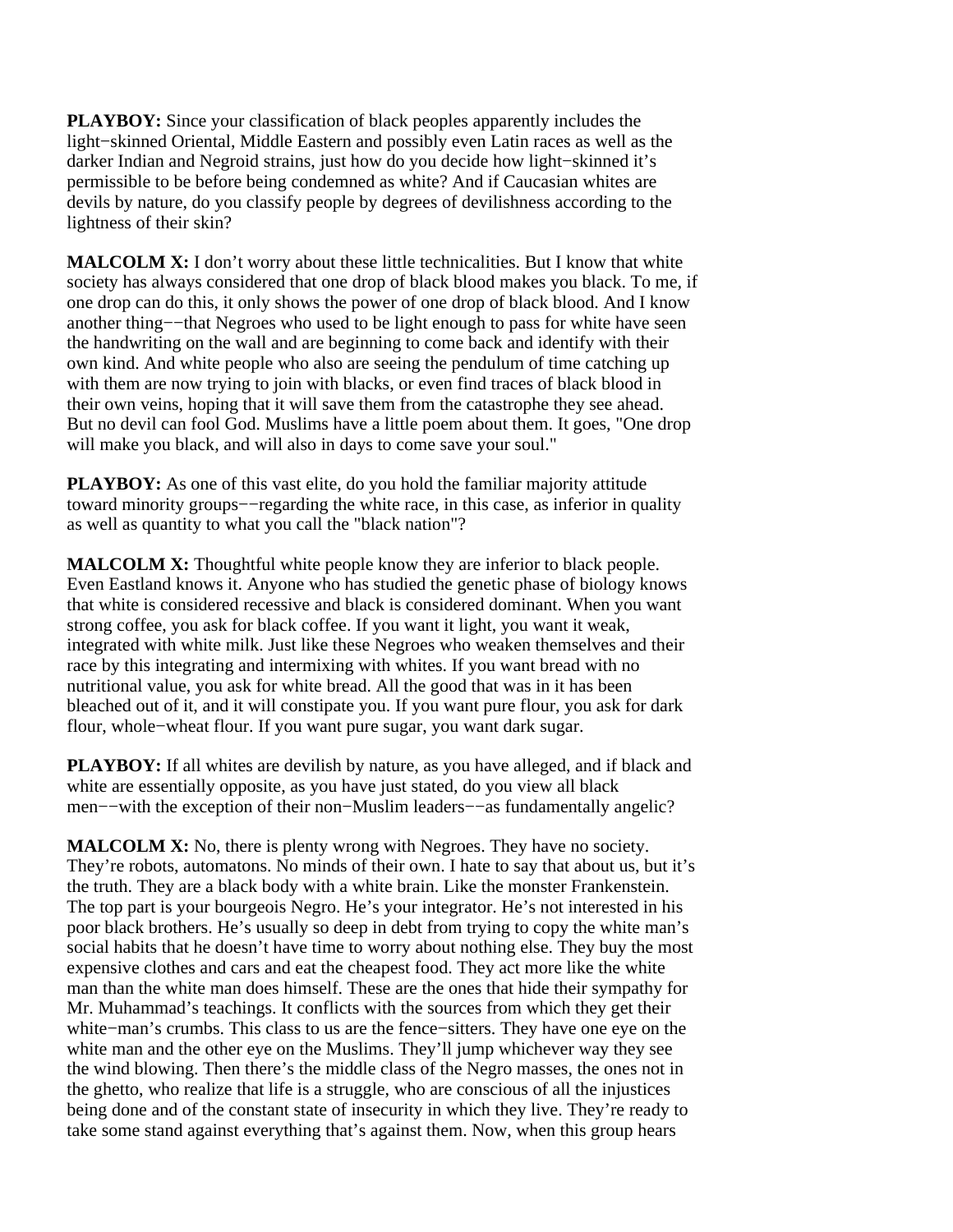Mr. Muhammad's teachings, they are the ones who come forth faster and identify themselves, and take immediate steps toward trying to bring into existence what Mr. Muhammad advocates. At the bottom of the social heap is the black man in the big−city ghetto. He lives night and day with the rats and cockroaches and drowns himself with alcohol and anesthetizes himself with dope, to try and forget where and what he is. That Negro has given up all hope. He's the hardest one for us to reach, because he's the deepest in the mud. But when you get him, you've got the best kind of Muslim. Because he makes the most drastic change. He's the most fearless. He will stand the longest. He has nothing to lose, even his life, because he didn't have that in the first place. I look upo myself, sir, as a prime example of this category−−and as graphic an example as you could find of the salvation of the black man.

**PLAYBOY:** Could you give us a brief review of the early life that led to your own "salvation"?

**MALCOLM X:** Gladly. I was born in Omaha on May 19, 1925. My light color is the result of my mother's mother having been raped by a white man. I hate every drop of white blood in me. Before I am indicted for hate again, sir−−is it wrong to hate the blood ofa rapist? But to continue: My father was a militant follower of Marcus Garvey's "Back to Africa" movement. The Lansing, Michigan, equivalent of the Ku Klux Klan warned him to stop preaching Garvey's message, but he kept on and one of my earliest memories is of being snatched awake one night with a lot of screaming going on because our home was afire. But my father got louder about Garvey, and the next time he was found bludgeoned in the head, lying across streetcar tracks. He died soon and our family was in a bad way. We were so hungry we were dizzy and we had nowhere to turn. Finally the authorities came in and we children were scattered about in different places as public wards. I happened to become the ward of a white couple who ran a correctional school for white boys. This family liked me in the way they liked their house pets. They got me enrolled in an all−white school. I was popular, I played sports and everything, and studied hard, and I stayed at the head of my class through the eighth grade. That summer I was 14, but I was big enough and looked old enough to get away with telling a lie that I was 21, so I got a job working in the dining car of a train that ran between Boston and New York City.

On my layovers in New York, I'd go to Harlem. That's where I saw in the bars all these men and women with what looked like the easiest life in the world. Plenty of money, big cars, all of it. I could tell they were in the rackets and vice. I hung around those bars whenever I came in town, and I kept my ears and eyes open and my mouth shut. And they kept their eyes on me, too. Finally, one day a numbers man told me that he needed a runner, and I never caught the night train back to Boston. Right there was when I started my life in crime. I was in all of it that the white police and the gangsters left open to the black criminal, sir. I was in numbers, bootleg liquor, "hot" goods, women. I sold the bodies of black women to white men, and white women to black men. I was in dope, I was in everything evil you could name. The only thing I could say good for myself, sir, was that I did not indulge in hitting anybody over the head.

**PLAYBOY:** By the time you were 16, according to the record, you had several men working for you in these various enterprises. Right?

**MALCOLM X:** Yes, sir. I turned the things I mentioned to you over to them. And I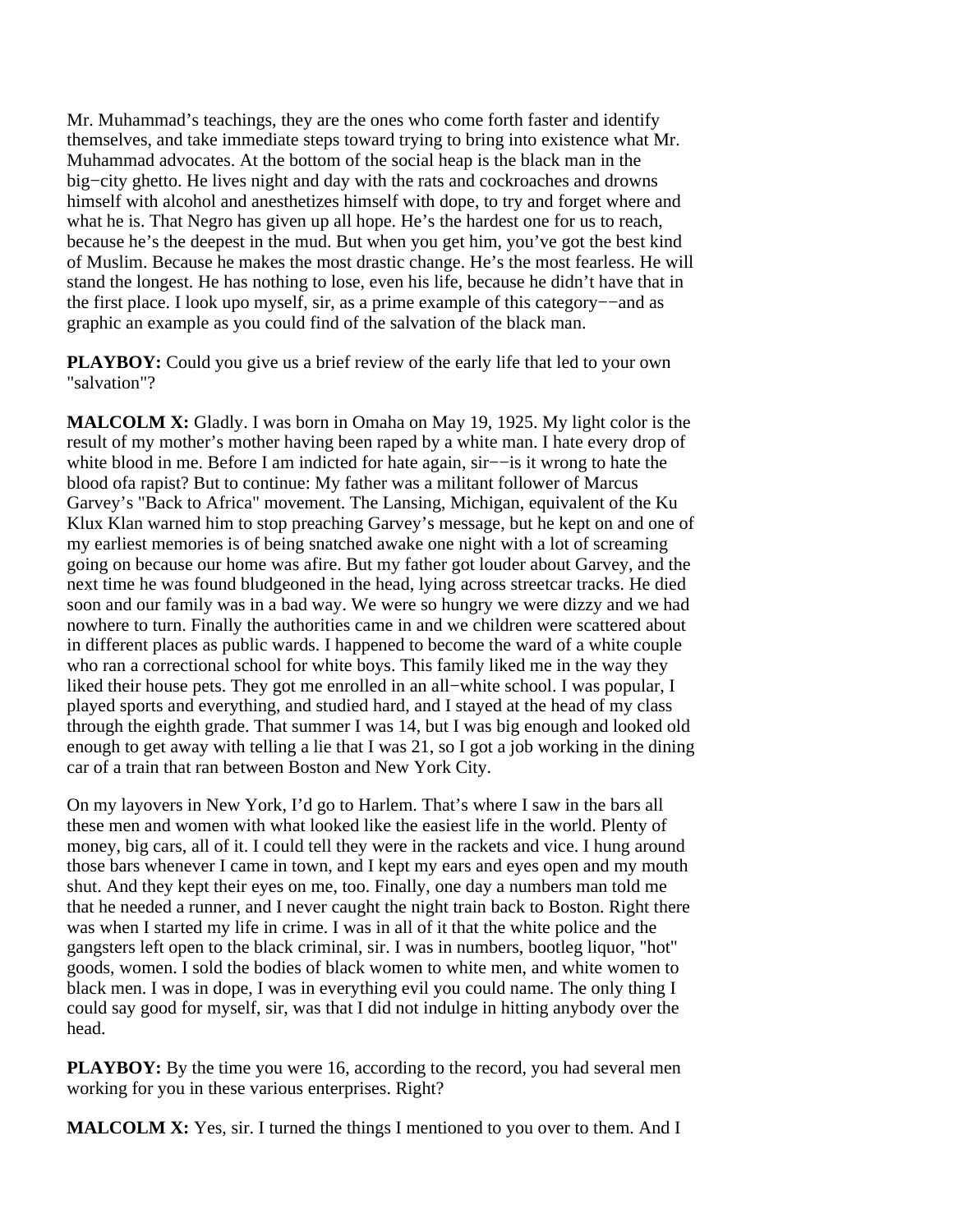had a good working system of paying off policemen. It was here that I learned that vice and crime can only exist, at least the kind and level that I was in, to the degree that the police cooperate with it. I had several men working and I was a steerer myself. I steered white people with money from downtown to whatever kind of sin they wanted in Harlem. I didn't care what they wanted, I knew where to take them to it. And I tell you what I noticed here−−that my best customers always were the officials, the top police people, businessmen, politicians and clergymen. I never forgot that. I met all levels of these white people, supplied them with everything they wanted, and I saw that they were just a filthy race of devils. But despite the fact that my own father was murdered by whites, and I had seen my people all my life brutalized by whites, I was still blind enough to mix with them and socialize with them. I thought they were gods and goddesses−−until Mr. Muhammad's powerful spiritual message opened my eyes and enabled me to see them as a race of devils. Nothing had made me see the white man as he is until one word from the Honorable Elijah Muhammad opened my eyes overnight.

## **PLAYBOY:** When did this happen?

**MALCOLM X:** In prison. I was finally caught and spent 77 months in three different prisons. But it was the greatest thing that ever happened to me, because it was in prison that I first heard the teachings of the Honorable Elijah Muhammad. His teachings were what turned me around. The first time I heard the Honorable Elijah Muhammad's statement, "The white man is the devil," it just clicked. I am a good example of why Islam is spreading so rapidly across the land. I was nothing but another convict, a semi−illiterate criminal. Mr. Muhammad's teachings were able to reach into prison, which is the level where people are considered to have fallen as low as they can go. His teachings brought me from behind prison walls and placed me on the podiums of some of the leading colleges and universities in the country. I often think, sir, that in 1946, I was sentenced to 8 to 10 years in Cambridge, Massachusetts, as a common thief who had never passed the eighth grade. And the next time I went back to Cambridge was in March 1961, as a guest speaker at the Harvard Law School Forum. This is the best example of Mr. Muhammad's ability to take nothing and make something, to take nobody and make somebody.

**PLAYBOY:** Your rise to prominence in the Muslim organization has been so swift that a number of your own membership have hailed you as their articulate exemplar, and many anti−Muslims regard you as the real brains and power of the movement. What is your reaction to this sudden eminence?

**MALCOLM X:** Sir, it's heresy to imply that I am in any way whatever even equal to Mr. Muhammad. No man on earth today is his equal. Whatever I am that is good, it is through what I have been taught by Mr. Muhammad.

**PLAYBOY:** Be that as it may, the time is near when your leader, who is 65, will have to retire from leadership of the Muslim movement. Many observers predict that when this day comes, the new Messenger of Allah in America−−a role which you have called the most powerful of any black man in the world−−will be Malcolm X. How do you feel about this prospect?

**MALCOLM X:** Sir, I can only say that God chose Mr. Muhammad as his Messenger, and Mr. Muhammad chose me and many others to help him. Only God has the say−so.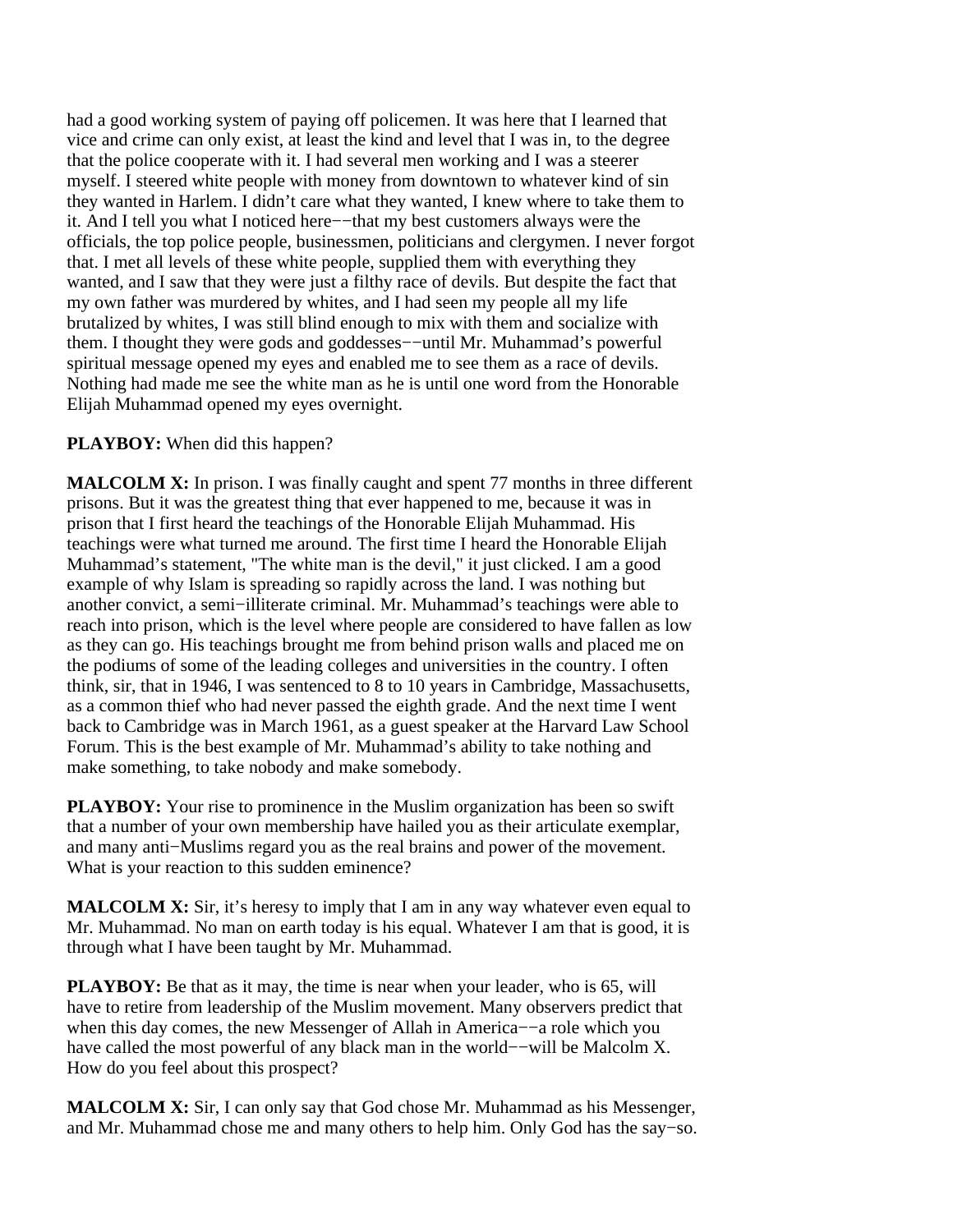But I will tell you one thing. I frankly don't believe that I or anyone else am worthy to succeed Mr. Muhammad. No one preceded him. I don't think I could make the sacrifice he has made, or set his good example. He has done more than lay down his life. But his work is already done with the seed he has planted among black people. If Mr. Muhammad and every identifiable follower he has, certainly including myself, were tomorrow removed from the scene by more of the white man's brutality, there is one thing to be sure of: Mr. Muhammad's teachings of the naked truth have fallen upon fertile soil among 20,000,000 black men here in this wilderness of North America.

**PLAYBOY:** Has the soil, in your opinion, been as fertile for Mr. Muhammad's teachings elsewhere in the world−−among the emerging nations of black Africa, for instance?

**MALCOLM X:** I think not only that his teachings have had considerable impact even in Africa but that the Honorable Elijah Muhammad has had a greater impact on the world than the rise of the African nations. I say this as objectively as I can, being a Muslim. Even the Christian missionaries are conceding that in black Africa, for every Christian conversion, there are two Muslim conversions.

**PLAYBOY:** Might conversions be even more numerous if it weren't for the somewhat strained relations which are said by several Negro writers to exist between the black people of Africa and America?

**MALCOLM X:** Perhaps. You see, the American black man sees the African come here and live where the American black man can't. The Negro sees the African come here with a sheet on and go places where the Negro–−dressed like a white man, talking like a white man, sometimes as wealthy as the white man−−can't go. When I'm traveling around the country, I use my real Muslim name, Malik Shabazz. I make my hotel reservations under that name, and I always see the same thing I've just been telling you. I come to the desk and always see that "here−comes−a−Negro" look. It's kind of a reserved, coldly tolerant cordiality. But when I say "Malik Shabazz," their whole attitude changes: they snap to respect. They think I'm an African. People say what's in a name? There's a whole lot in a name. The American black man is seeing the African respected as a human being. The African gets respect because he has an identity and cultural roots. But most of all because the African owns some land. For these reasons he has his human rights recognized, and that makes his civil rights automatic.

**PLAYBOY:** Do you feel this is true of Negro civil and human rights in South Africa, where the doctrine of apartheid is enforced by the government of Prime Minister Verwoerd?

**MALCOLM X:** They don't stand for anything different in South Africa than America stands for. The only difference is over there they preach as well as practice apartheid. America preaches freedom and practices slavery. America preaches integration and practices segregation. Verwoerd is an honest white man. So are the Barnetts, Faubuses, Eastlands and Rockwells. They want to keep all white people white. And we want to keep all black people black. As between the racists and the integrationists, I highly prefer the racists. I'd rather walk among rattlesnakes, whose constant rattle warns me where they are, than among those Northern snakes who grin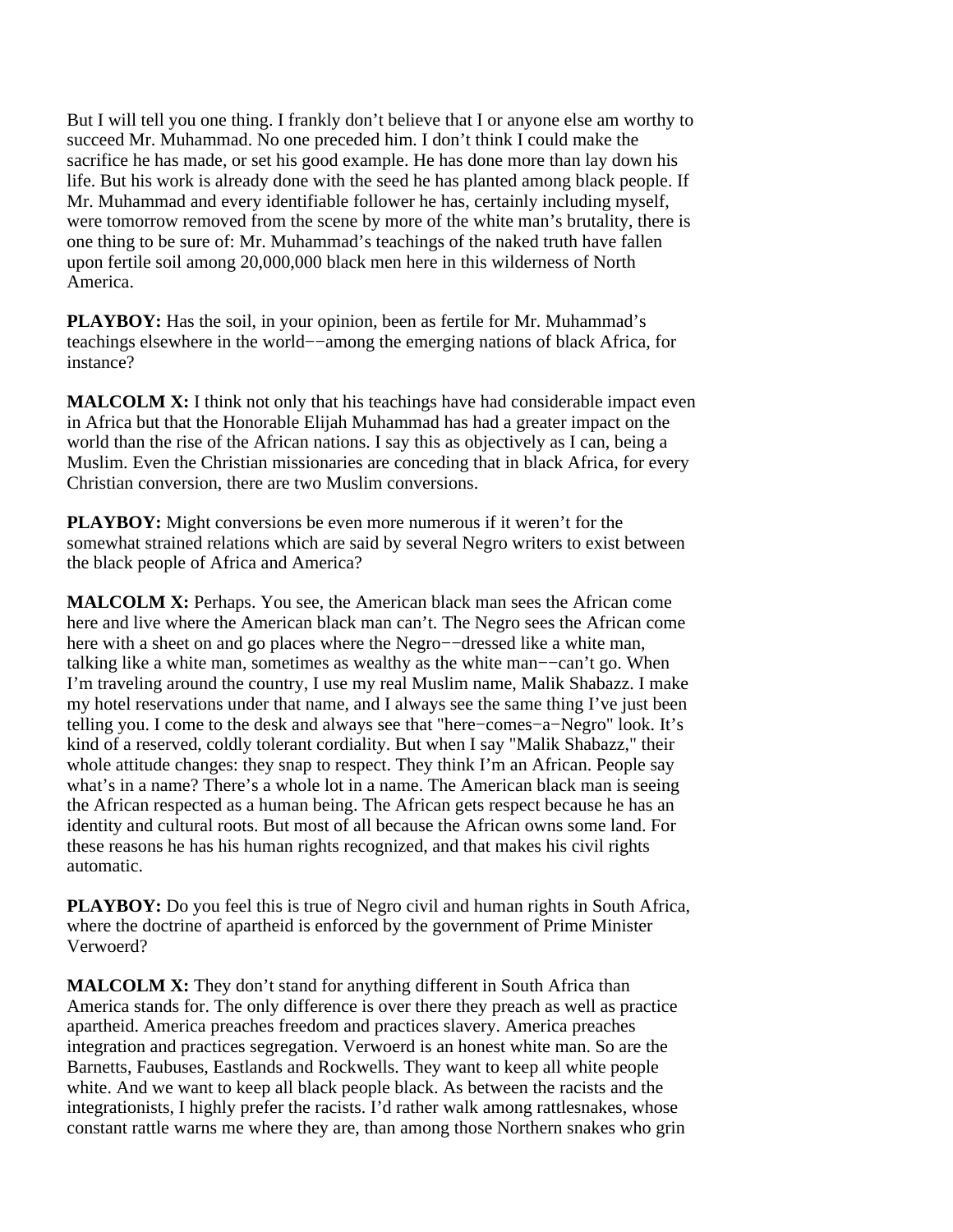and make you forget you're still in a snake pit. Any white man is against blacks. The entire American economy is based on white supremacy. Even the religious philosophy is, in essence, white supremacy. A white Jesus. A white Virgin. White angels. White everything. But a black Devil, of course. The "Uncle Sam" political foundation is based on white supremacy, relegating nonwhites to second−class citizenship. It goes without saying that the social philosophy is strictly white supremacist. And the educational system perpetuates white supremacy.

**PLAYBOY:** Are you contradicting yourself by denouncing white supremacy while praising its practitioners, since you admit that you share their goal of separation?

**MALCOLM X:** The fact that I prefer the candor of the Southern segregationist to the hypocrisy of the Northern integrationist doesn't alter the basic immorality of white supremacy. A devil is still a devil whether he wears a bed sheet or a Brooks Brothers suit. The Honorable Elijah Muhammad teaches separation simply because any forcible attempt to integrate America completely would result in another Civil War, a catastrophic explosion among whites which would destroy America−−and still not solve the problem. But Mr. Muhammad's solution of separate black and white would solve the problem neatly for both the white and black man, and America would be saved. Then the whole world would give Uncle Sam credit for being something other than a hypocrite.

**PLAYBOY:** Do you feel that the Administration's successful stand on the integration of James Meredith into the University of Mississippi has demonstrated that the Government−−far from being hypocritical−−is sympathetic with the Negro's aspirations for equality?

**MALCOLM X:** What was accomplished? It took 15,000 troops to put Meredith in the University of Mississippi. Those troops and \$3,000,000−−that's what was spent−−to get one Negro in. That \$3,000,000 could have been used much more wisely by the Federal Government to elevate the living standards of all the Negroes in Mississippi.

**PLAYBOY:** It is a matter of record that President Kennedy, in the face of Southern opposition, championed the appointment of Dr. Robert Weaver as the first Negro Cabinet member. Does this indicate to you, as it does to many Negro leaders, that the Administration is determined to battle the forces of white supremacy?

**MALCOLM X:** Kennedy doesn't have to fight; he's the President. He didn't have any fight replacing Ribicoff with Celebrezze. He didn't have any trouble putting Goldberg on the Supreme Court. He hasn't had any trouble getting anybody in but Weaver and Thurgood Marshall. He wasn't worried about Congressional objection when he challenged U.S. Steel. He wasn't worried about either Congressional reaction or Russian reaction or even world reaction when he blockaded Cuba. But when it comes to the rights of the Negro, who helped to put him in office, then he's afraid of littlepoc kets of white resistance.

**PLAYBOY:** Has any American President, in your opinion−−Lincoln, FDR, Truman, Eisenhower, Kennedy−−accomplished anything worthwhile for the Negro?

**MALCOLM X:** None of them have ever done anything for Negroes. All of them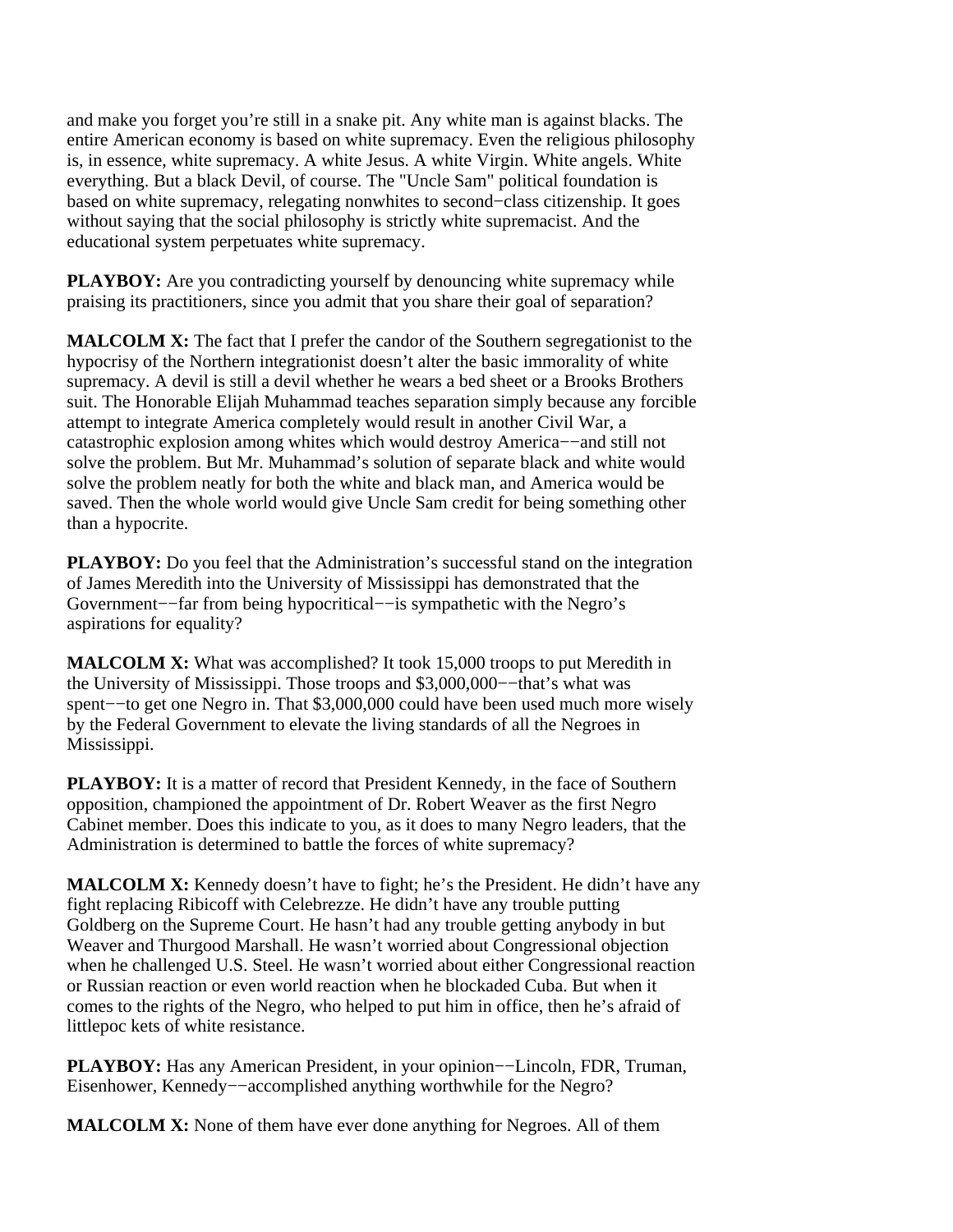have tricked the Negro, and made false promises to him at election times which they never fulfilled. Lincoln's concern wasn't freedom for the blacks but to save the Union.

**PLAYBOY:** Wasn't the Civil War fought to decide whether this nation could, in the words of Lincoln, "endure permanently half slave and half free"?

**MALCOLM X:** Sir, many, many people are completely misinformed about Lincoln and the Negro. That war involved two thieves, the North and the South, fighting over the spoils. The further we get away from the actual incident, the more they are trying to make it sound as though the battle was over the black man. Lincoln said that if he could save the Union without freeing the slaves, he would. But after two years of killing and carnage he found out he would have to free the slaves. He wasn't interested in the slaves but in the Union. As for the Emancipation Proclamation, sir, it was an empty document. If it freed the slaves, why, a century later, are we still battling for civil rights?

**PLAYBOY:** Despite the fact that the goal of racial equality is not yet realized, many sociologists––and a number of Negro commentators––agree that no minority group on earth has made as much social, civil and economic progress as the American Negro in the past 100 years. What is your reaction to this view?

**MALCOLM X:** Sir, I hear that everywhere almost exactly as you state it. This is one of the biggest myths that the American black man himself believes in. Every immigrant ethnic group that has come to this country is now a genuinely first−class citizen group−−every one of them but the black man, who was here when they came. While everybody else is sharing the fruit, the black man is just now starting to be thrown some seeds. It is our hope that through the Honorable Elijah Muhammad, we will at last get the soil to plant the seeds in. You talk about the progress of the Negro−−I'll tell you, mister, it's just because the Negro has been in America while America has gone forward that the Negro appears to have gone forward. The Negro is like a man on a luxury commuter train doing 90 miles an hour. He looks out of the window, along with all the white passengers in their Pullman chairs, and he thinks he's doing 90, too. Then he gets to the men's room and looks in the mirror−−and he sees he's not really getting anywhere at all. His reflection shows a black man standing there in the white uniform of a dining−car steward. He may get on the 5:10, all right, but he sure won't be getting off at Westport.

**PLAYBOY:** Is there anything then, in your opinion, that could be done–−by either whites or blacks−−to expedite the social and economic progress of the Negro in America?

**MALCOLM X:** First of all, the white man must finally realize that he's the one who has committed the crimes that have produced the miserable condition that our people are in. He can't hide this guilt by reviling us today because we answer his criminal acts−−past and present−−with extreme and uncompromising resentment. He cannot hide his guilt by accusing us, his victims, of being racists, extremists and black supremacists. The white man must realize that the sins of the fathers are about to be visited upon the heads of the children who have continued those sins, only in more sophisticated ways. Mr. Elijah Muhammad is warning this generation of white people that they, too, are also facing a time of harvest in which they will have to pay for the